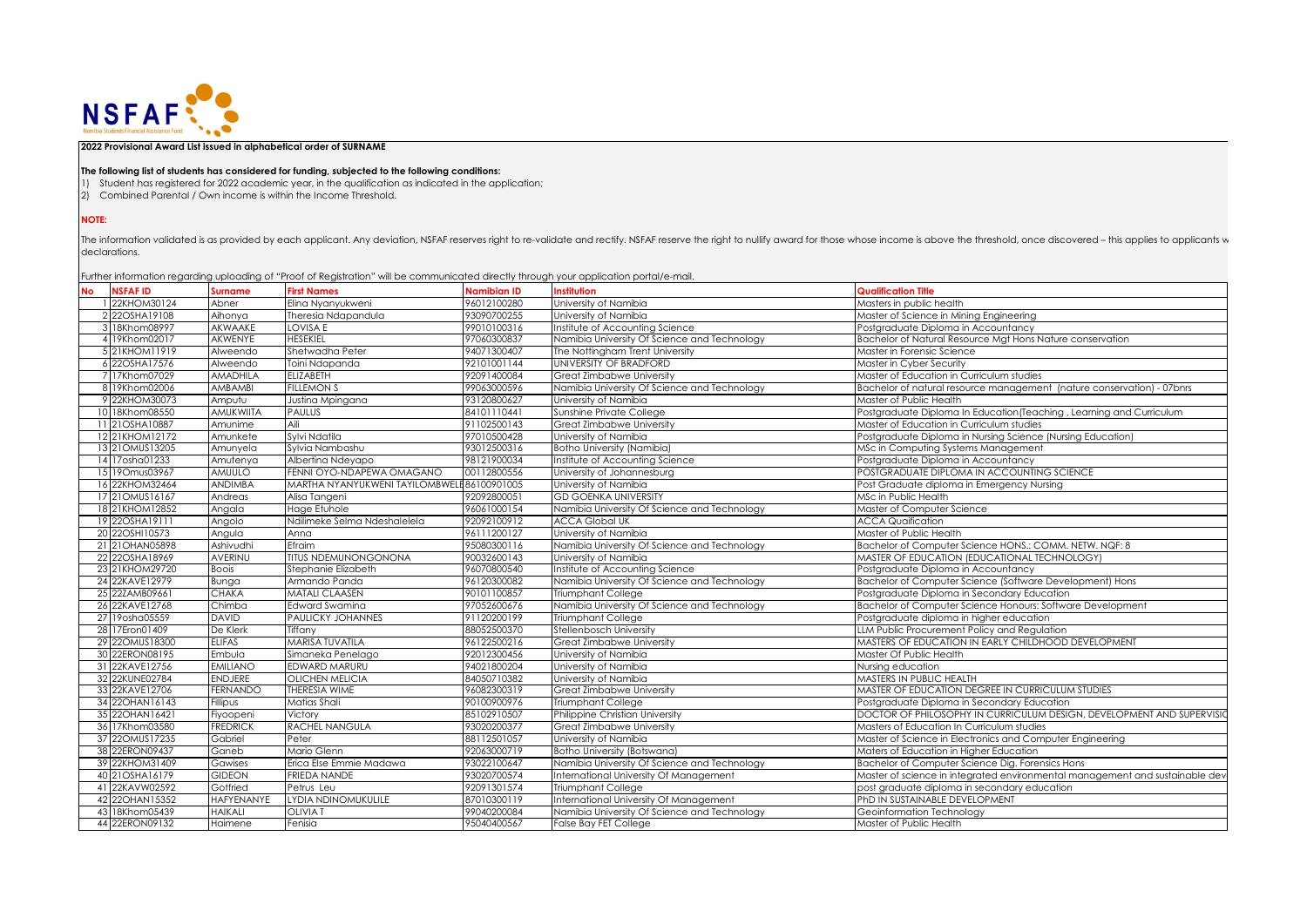| 45 18Otjo00643                   | <b>HAINGURA</b>     | MICHAEL M                             | 98081800638                | Namibia University Of Science and Technology | Bachelor of Computer Science Honors Information Security                     |
|----------------------------------|---------------------|---------------------------------------|----------------------------|----------------------------------------------|------------------------------------------------------------------------------|
| 46 19 Oshi00973                  | <b>HAITULA</b>      | <b>JOSEPH</b>                         | 99122100202                | Namibia University Of Science and Technology | Bachelor of natural resource management (nature conservation)                |
| 47 22KHOM30914                   | Hambia              | Ismael Ileni                          | 91050800109                | Namibia University Of Science and Technology | <b>B. Computer Science Honors Information Security</b>                       |
| 48 18khom07687                   | Hamukoshi           | Gottlieb Uholenge                     | 99011100247                | Institute of Accounting Science              | Postgraduate in diploma of Accounting: (Chartered accounting)                |
| 49 22KAVE13680                   | Hamutenya           | Jundo Augusto                         | 98090101477                | Institute of Accounting Science              | Postgraduate Diploma in Accounting (Chartered Accounting)                    |
| 50 18Eron01466                   | Hangula             | Josef                                 | 98020800190                | Namibia University Of Science and Technology | Bachelor of hospitality and tourism management honours                       |
| 51 22OHAN15315                   | Haufiku             | Mirjam Ndeujamunye                    | 89022500063                | University of Namibia                        | Bachelor of Science in Public Health (Honours)                               |
| 52 21 OHAN 13898                 | Haufiku             | Peter Naapandulwe                     | 94070600248                | Namibia University Of Science and Technology | Masters in Data Science                                                      |
| 53 22OSHA18319                   | Haukongo            | Cornelia                              | 92091301000                | International University Of Management       | Master of science in integrated environmental management and sustainable dev |
| 54 19 Otjo00123                  | Haupindi            | Emilia                                | 98101300295                | Namibia University Of Science and Technology | Bachelor of natural resource management (nature conservation)                |
| 55 18Kune00314                   | <b>HOAES</b>        | <b>TRUDY T</b>                        | 99090600981                | Namibia University Of Science and Technology | Master of Engineering in Metallurgy                                          |
| 56 18Khom07460                   | <b>HOMATENI</b>     | ELIFAS S                              | 95122200416                | Namibia University Of Science and Technology | <b>Bachelor of Informatics Hons</b>                                          |
| 57 22OMUS17694                   | Hosea               | Johanna Tuhafeni                      | 00051700719                | Namibia University Of Science and Technology | Bachelor of computer science                                                 |
| 58 17Khom06417                   | <b>IIHUHWA</b>      | JOHANNA HELENA NANGOLO                | 98120300197                | Milpark university                           | Postgraduate Diploma in Accounting (PGDA / CTA)                              |
| 59 18Osha03674                   | <b>IIPUMBU</b>      | KLAUDIA PL                            | 98082800100                | Namibia University Of Science and Technology | Bachelor of computer science                                                 |
| 60 18Oshi01472                   | <b>ILEKA</b>        | <b>JOHANNA NS</b>                     | 99040400210                | Namibia University Of Science and Technology | Bachelors of Computer Science Honors. Information Security                   |
| 61 17Khom02928                   | Ingo                | Selma Ndapanda                        | 90012900192                | LIVERPOOL JOHN MOORES                        | Public Health                                                                |
| 62 19Khom06361                   | <b>ITHINDI</b>      | HILYA TULONGA                         | 01012400352                | Namibia University Of Science and Technology | Bachelor of Computer Science Honors: Digital Forensics                       |
| 63 22OSHI11162                   | Jacob               | Ananias Alweendo Panduleni            | 94032400601                | Botho University (Botswana)                  | Masters of Computer Systems Management                                       |
| 64 180mus02128                   | <b>JACOBUS</b>      | LYDIA                                 | 99081800655                | Namibia University Of Science and Technology | Bachelor of computer science                                                 |
| 65 22OSHI11208                   | Johannes            | Jordan Shoombe                        | 86021500415                | University of Houston                        | MCA Cyber Security and forensics                                             |
| 66 22OSHA17127                   | <b>JOHANNES</b>     | MARTA NAMUTENYA                       | 88121500346                | Great Zimbabwe University                    | MASTER OF EDUCATION DEGREE IN CURRICULUM STUDIES                             |
| 67 220MUS18797                   | Kaandala            | Appolonia                             | 91070200263                | International University Of Management       |                                                                              |
|                                  |                     |                                       |                            |                                              | Master of science in integrated environmental management and sustainable dev |
| 68 21KHOM29617<br>69 220MUS16249 | kabajani            | maria ndategolule<br>Maria Twiihaleni | 91072700018<br>94072700460 | Triumphant College                           | Postgraduate Diploma in Secondary Education                                  |
|                                  | Kahungu             |                                       |                            | International University Of Management       | Master of science in integrated environmental management and sustainable dev |
| 70 22eron08111                   | Kalipi              | Lusia                                 | 90042700345                | Namibia University Of Science and Technology | Master of Data Science                                                       |
| 71 21KARA01157                   | Kalwalo             | Enest                                 | 87103000727                | International University Of Management       | Bachelor in Education-Educational Leadership, Management and Policy Honours  |
| 72 22KHOM30112                   | Kamaheke            | Veuii Elrize                          | 94111700616                | Triumphant College                           | Postgraduate Diploma in Secondary Education                                  |
| 73 22KHOM30056                   | Kamati              | Monika Kaunapawa                      | 88082000651                | University of Namibia                        | Master in Literacy and learning Education                                    |
| 74 22KAVW02465                   | Kambinda            | Dennis Mukuve                         | 98091400055                | Namibia University Of Science and Technology | Master of Informatics                                                        |
| 75 19 Otio 00625                 | KANDJII             | MUTENGUA                              | 00053101111                | Namibia University Of Science and Technology | BACHELOR INFORMATICS HONORS (BUSINESS COMPUTING)                             |
| 76 22 OHAN 18113                 | Kanyanda            | Ndamononghenda Ndashiivashimuli       | 98021600195                | Namibia University Of Science and Technology | Master of Data Science                                                       |
| 77 18Ohan01399                   | KAPALI              | LOIDE I                               | 99020700267                | Namibia University Of Science and Technology | <b>Bachelor Of Geoinformation Technology Honours</b>                         |
| 78 21KARA03558                   | Karikoua            | Clive                                 | 87101500420                | Triumphant College                           | Postgraduate Diploma in Secondary Education                                  |
| 79 17Khom00398                   | Karukua             | Marliza                               | 83051010421                | University of Namibia                        | Social Work                                                                  |
| 22ZAMB08219<br>80                | <b>KASUNGO</b>      | MARY MARIA                            | 80061710148                | University of Namibia                        | Masters of science in applied epidemiology / Lab Management                  |
| 81 17kune00114                   | Katambo             | Goody                                 | 97092000920                | University of Namibia                        | Master in Social work                                                        |
| 82 22OSHI12243                   | Kateta              | Kefas Pendapala                       | 92072400527                | Namibia University Of Science and Technology | Bachelor of computer science                                                 |
| 83 22KHOM32968                   | Katjiuongua         | Willis                                | 90020201656                | International University Of Management       | Master of science in integrated environmental management and sustainable dev |
| 84 22KHOM30043                   | Kauami              | Bianca Tjeripo                        | 88110100708                | University of Namibia                        | Master of Education (Curriculum and Assessment)                              |
| 85 22KAVE12761                   | Kavenambutak        | Petitliph                             | 97013100137                | Namibia University Of Science and Technology | B. COMP. SC. HONS.: SOFT. DEV. NQF: 8 08BCHS                                 |
| 86 22ZAMB09354                   | Kawana              | Nawa Libertine                        | 91010200712                | Triumphant College                           | Post Graduate Diploma in Secondary Education                                 |
| 87 21ZAMB08178                   | <b>KELEZO MAYUN</b> | <b>AURTHUR</b>                        | 93062401001                | University of Namibia                        | MASTERS OF EDUCATION (EDUCATIONAL TECHNO)                                    |
| 88 22KARA03795                   | Kooper              | heresia Emmerencia                    | 97020500207                | Botho University (Botswana)                  | Postgraduate Diploma in Higher Education                                     |
| 89 22OHAN15523                   | Kristian            | Ndahambelela Lengweni                 | 89051400713                | Bremen University of Applied Sciences        | MBA in International Tourism Management                                      |
| 22KHOM33098<br>90                | <b>KRUGER</b>       | LISAN                                 | 91112800611                | Sunshine Private College                     | Postgraduate Diploma Teaching Learning and Curriculum                        |
| 91 18Khom09062                   | KUHANGA             | UARUKUA                               | 98050400972                | University of Johannesburg                   | POST GRADUATE DIPLOMA IN ACCOUNTING SCIENCE                                  |
| 92 22KAVW03076                   | LIPAYI              | <b>JOHANNES VERENGEYA</b>             | 89030700270                | <b>Shardha University</b>                    | MASTER OF SCIENCE (WATER RESOURCES AND ENVIRONMENTAL MANAGEMENT SC           |
| 93 18Zamb01190                   | <b>LIYALI</b>       | ANTHENS NY AMBE                       | 93062200693                | Namibia University Of Science and Technology | Bachelor of Informatics (Business Infromatics) Honors                        |
| 94 22OHAN15312                   | <b>LOMBOLENI</b>    | NDINOMUKULILI NDAEDEELAO              | 96120200727                | University of Namibia                        | MASTERS IN PUBLIC HEALTH                                                     |
| 95 17Kara00407                   | <b>LOSPER</b>       | RUZAN R                               | 98111400268                | University Stellenbosch                      | PGDip (Accounting)                                                           |
| 96 22OSHI12509                   | Loth                | Kaino Tangeni                         | 79013110096                | International University Of Management       | Master of science in integrated environmental management and sustainable dev |
| 97 22ZAMB08282                   | Luboni              | Hamlet                                | 96031700034                | <b>SWANSEA UNIVERSITY</b>                    | LLM: Oil, Gas and Renewable Energy Law                                       |
| 98 190mus00854                   | <b>LWIINGA</b>      | ANDREAS TAALU                         | 00092400687                | Namibia University Of Science and Technology | Bachelor of Natural Resources Management Honours                             |
|                                  |                     |                                       |                            |                                              |                                                                              |
| 99 22ZAMB09072                   | Maiba               | Eddy                                  | 86060800173                | Cavendish University                         | Master of Laws in International Business Law                                 |
| 22KHOM30187<br>100               | Malangu             | Ndamononghenda                        | 96110300276                | University of Namibia                        | Masters in Nursing Science                                                   |
| 21ZAMB03141<br>101               | <b>MALUMO</b>       | <b>GIVEN MALUMO</b>                   | 91122400829                | University of Namibia                        | MASTERS OF EDUCATIONAL TECHNOLOGY 10MEET                                     |
| 102<br>22OMUS18898               | MANUEL              | Augustinu                             | 94070900969                | Triumphant College                           | Postgraduate Diploma in Secondary Education                                  |
| 19KavE02279<br>103               | <b>MASOYA</b>       | NGEVE M M                             | 92081101343                | Sunshine Private College                     | POST GRADUATE DIPLOMA IN SECONDARY EDUCATION NQF LEVEL 8 (PHYSICAL SCI       |
| 104 18khom04447                  | Mathias             | Dorald Hangula Roger Gustaf           | 99052700869                | University of Cape Town                      | LLM MINERAL & PETROLEUM EXTRACTION USE                                       |
| 22KAVE12826<br>105               | Mayira              | Annitha Nduva                         | 95112900326                | Triumphant College                           | Post-araduate Diploma in Secondary Education                                 |
| 106 22OMUS17827                  | <b>MBADHI</b>       | <b>JASON NATANGWE</b>                 | 97031400228                | International University Of Management       | Postgraduate Diploma in Environmental Studies                                |
|                                  |                     |                                       |                            |                                              |                                                                              |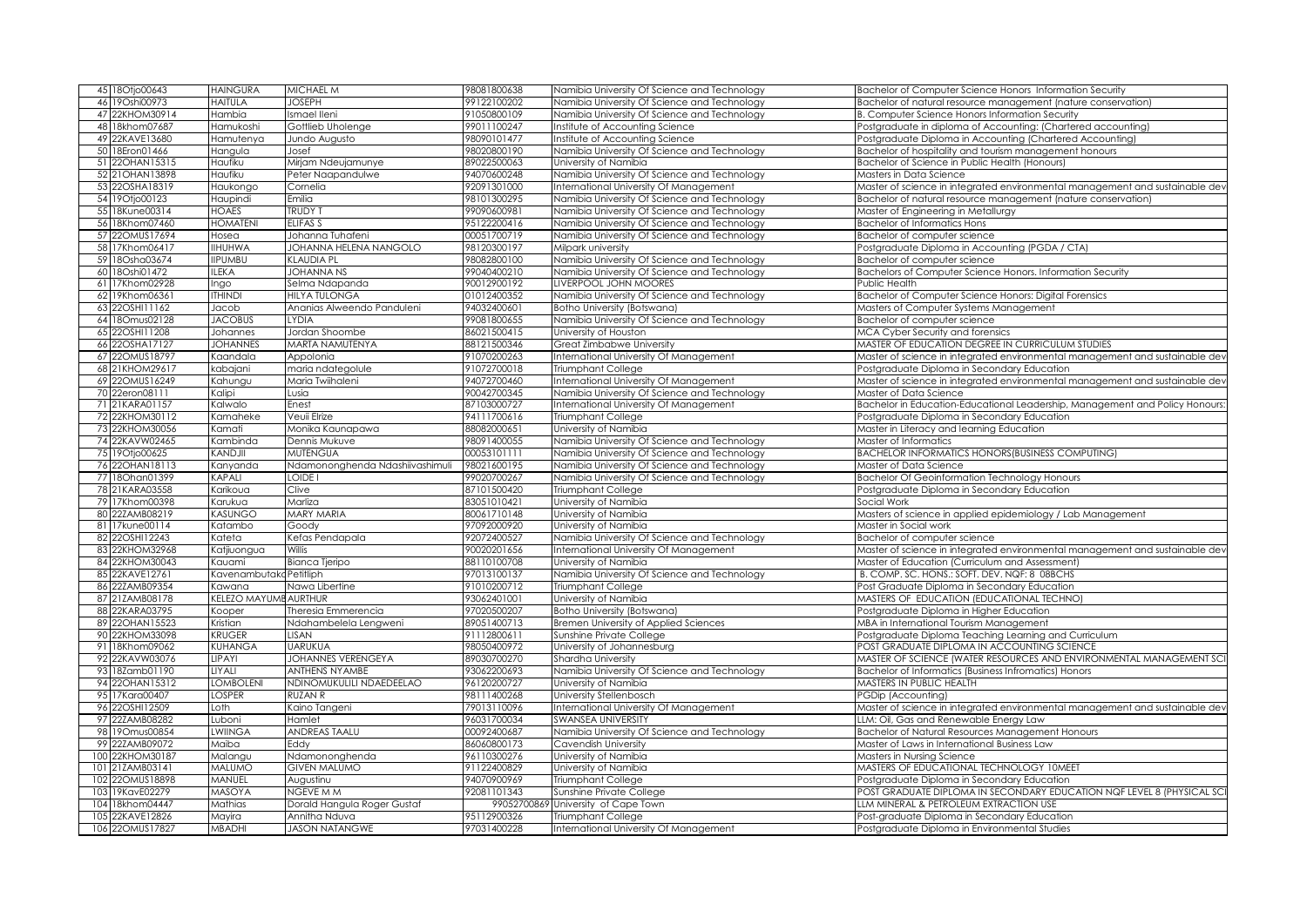| 108 22KAVE13046<br>Gabriel<br>94041800064<br>Mhata<br>Botho University (Botswana)<br>Master of Education in Higher Education<br>109 22KHOM29985<br>Hilkka<br>90081700806<br>University of Cape Town<br>Masters Public Health - Epidemiology and Biostatistic<br>Mlunga<br>110 22KHOM30077<br>Albert<br>94082000507<br>University of South Africa (UNISA)<br>ADVANCED DIPLOMA IN ACCOUNTING SCIENCE<br>Moses<br>PENEHUPIFO NDESHIPANDA<br>111 18Ohan00601<br><b>MOSES</b><br>97041700844<br>Namibia University Of Science and Technology<br>Bachelor of natural resource management (nature conservation)<br>112 21 OT JO02504<br>Muesee<br>Ephraim<br>81092610057<br>University of Namibia<br>Postgraduate Diploma in Education in Higher Education<br>113 22KUNE03493<br>89051500963<br>DOCTOR OF PHILOSOPHY IN NATURAL RESOURCE SCIENCES - NQF: 10<br>Muhenje<br>Namibia University Of Science and Technology<br>Swanu<br>114 22ZAMB08343<br>81090610197<br>Mukena<br>Denis<br>University of Namibia<br>Doctor of Philosophy in Public Health<br>115 18Ohan01658<br>MUKETE<br><b>LEONARD N</b><br>97120701142<br>Namibia University Of Science and Technology<br><b>Bachelor Honours in Information Security</b><br>116 22KHOM31112<br><b>MUKOHONGO</b><br>JAIRUS PANDULENI<br>97021300492<br>Bremen University of Applied Sciences<br>Master of Tourism Management<br>117 22OTJO06676<br>94030400841<br>Masters of Education in Curriculum Instructions and Assessment<br>Mulike<br>Shangeelao Lahapa Ndeshipewa<br>University of Namibia |  |
|----------------------------------------------------------------------------------------------------------------------------------------------------------------------------------------------------------------------------------------------------------------------------------------------------------------------------------------------------------------------------------------------------------------------------------------------------------------------------------------------------------------------------------------------------------------------------------------------------------------------------------------------------------------------------------------------------------------------------------------------------------------------------------------------------------------------------------------------------------------------------------------------------------------------------------------------------------------------------------------------------------------------------------------------------------------------------------------------------------------------------------------------------------------------------------------------------------------------------------------------------------------------------------------------------------------------------------------------------------------------------------------------------------------------------------------------------------------------------------------------------------------------------------------------|--|
|                                                                                                                                                                                                                                                                                                                                                                                                                                                                                                                                                                                                                                                                                                                                                                                                                                                                                                                                                                                                                                                                                                                                                                                                                                                                                                                                                                                                                                                                                                                                              |  |
|                                                                                                                                                                                                                                                                                                                                                                                                                                                                                                                                                                                                                                                                                                                                                                                                                                                                                                                                                                                                                                                                                                                                                                                                                                                                                                                                                                                                                                                                                                                                              |  |
|                                                                                                                                                                                                                                                                                                                                                                                                                                                                                                                                                                                                                                                                                                                                                                                                                                                                                                                                                                                                                                                                                                                                                                                                                                                                                                                                                                                                                                                                                                                                              |  |
|                                                                                                                                                                                                                                                                                                                                                                                                                                                                                                                                                                                                                                                                                                                                                                                                                                                                                                                                                                                                                                                                                                                                                                                                                                                                                                                                                                                                                                                                                                                                              |  |
|                                                                                                                                                                                                                                                                                                                                                                                                                                                                                                                                                                                                                                                                                                                                                                                                                                                                                                                                                                                                                                                                                                                                                                                                                                                                                                                                                                                                                                                                                                                                              |  |
|                                                                                                                                                                                                                                                                                                                                                                                                                                                                                                                                                                                                                                                                                                                                                                                                                                                                                                                                                                                                                                                                                                                                                                                                                                                                                                                                                                                                                                                                                                                                              |  |
|                                                                                                                                                                                                                                                                                                                                                                                                                                                                                                                                                                                                                                                                                                                                                                                                                                                                                                                                                                                                                                                                                                                                                                                                                                                                                                                                                                                                                                                                                                                                              |  |
|                                                                                                                                                                                                                                                                                                                                                                                                                                                                                                                                                                                                                                                                                                                                                                                                                                                                                                                                                                                                                                                                                                                                                                                                                                                                                                                                                                                                                                                                                                                                              |  |
|                                                                                                                                                                                                                                                                                                                                                                                                                                                                                                                                                                                                                                                                                                                                                                                                                                                                                                                                                                                                                                                                                                                                                                                                                                                                                                                                                                                                                                                                                                                                              |  |
|                                                                                                                                                                                                                                                                                                                                                                                                                                                                                                                                                                                                                                                                                                                                                                                                                                                                                                                                                                                                                                                                                                                                                                                                                                                                                                                                                                                                                                                                                                                                              |  |
| 118 19Khom01988<br>MULYUU<br>99051900627<br>Namibia University Of Science and Technology<br>Bachelor of natural resource management (nature conservation) - 07bnrs<br><b>VICTORIA S</b>                                                                                                                                                                                                                                                                                                                                                                                                                                                                                                                                                                                                                                                                                                                                                                                                                                                                                                                                                                                                                                                                                                                                                                                                                                                                                                                                                      |  |
| 119 22OHAN15922<br>95060100464<br>Ndapewoshali Mwahangange<br>University of Johannesburg<br>Master of Public Health<br>Muma                                                                                                                                                                                                                                                                                                                                                                                                                                                                                                                                                                                                                                                                                                                                                                                                                                                                                                                                                                                                                                                                                                                                                                                                                                                                                                                                                                                                                  |  |
| 120 18Zamb00600<br><b>MUNSU</b><br><b>TYSON</b><br>00010500588<br>Namibia University Of Science and Technology<br>Bachelor of natural resource management (nature conservation)                                                                                                                                                                                                                                                                                                                                                                                                                                                                                                                                                                                                                                                                                                                                                                                                                                                                                                                                                                                                                                                                                                                                                                                                                                                                                                                                                              |  |
| 121 22ZAMB09357<br>Mutenda<br>92032100444<br>nternational University Of Management<br>Master of Science in Integrated Environmental Management & Sustainable Devel<br>James                                                                                                                                                                                                                                                                                                                                                                                                                                                                                                                                                                                                                                                                                                                                                                                                                                                                                                                                                                                                                                                                                                                                                                                                                                                                                                                                                                  |  |
| Patrick<br>99120700695<br>122 19Khom06326<br>Mutota<br>Namibia University Of Science and Technology<br><b>BACHELOR OF INFORMATICS HONOURS BUSINESS INFORMATICS</b>                                                                                                                                                                                                                                                                                                                                                                                                                                                                                                                                                                                                                                                                                                                                                                                                                                                                                                                                                                                                                                                                                                                                                                                                                                                                                                                                                                           |  |
| 123 21KAVE08538<br>92062200347<br>Ester<br>Master of science in integrated environmental management and sustainable dev                                                                                                                                                                                                                                                                                                                                                                                                                                                                                                                                                                                                                                                                                                                                                                                                                                                                                                                                                                                                                                                                                                                                                                                                                                                                                                                                                                                                                      |  |
| nternational University Of Management<br>Muyenga                                                                                                                                                                                                                                                                                                                                                                                                                                                                                                                                                                                                                                                                                                                                                                                                                                                                                                                                                                                                                                                                                                                                                                                                                                                                                                                                                                                                                                                                                             |  |
| 96121500131<br>124 21KHOM12958<br>Gaaligatala<br>Namibia University Of Science and Technology<br><b>Bachelor of Geoinformation Technology Honours</b><br>Mwandingi                                                                                                                                                                                                                                                                                                                                                                                                                                                                                                                                                                                                                                                                                                                                                                                                                                                                                                                                                                                                                                                                                                                                                                                                                                                                                                                                                                           |  |
| 125 21 OSHA13924<br>89112700460<br>University of Namibia<br>Doctor of Philosophy in Public Health<br>Mwetulundila<br>Susanna                                                                                                                                                                                                                                                                                                                                                                                                                                                                                                                                                                                                                                                                                                                                                                                                                                                                                                                                                                                                                                                                                                                                                                                                                                                                                                                                                                                                                 |  |
| 126 22ERON08273<br>Mwoonde<br>92030400084<br>Bremen University of Applied Sciences<br>Penelao-Naveuye<br>Masters in Tourism Management                                                                                                                                                                                                                                                                                                                                                                                                                                                                                                                                                                                                                                                                                                                                                                                                                                                                                                                                                                                                                                                                                                                                                                                                                                                                                                                                                                                                       |  |
| NAFTAL<br>127 22OHAN16393<br>PRISKILLA<br>96120200398<br>Triumphant College<br>Post Graduate Diploma in Secondary Education level 8                                                                                                                                                                                                                                                                                                                                                                                                                                                                                                                                                                                                                                                                                                                                                                                                                                                                                                                                                                                                                                                                                                                                                                                                                                                                                                                                                                                                          |  |
| 128 18Otio00771<br>Naibas<br>Zelda<br>86072300251<br>Sunshine Private College<br>Post Graduate Diploma in Education                                                                                                                                                                                                                                                                                                                                                                                                                                                                                                                                                                                                                                                                                                                                                                                                                                                                                                                                                                                                                                                                                                                                                                                                                                                                                                                                                                                                                          |  |
| 129 22OSHI10567<br>Karolina<br>78082410051<br>Master of Education (Educational Technology)<br>Nainda<br>University of Namibia                                                                                                                                                                                                                                                                                                                                                                                                                                                                                                                                                                                                                                                                                                                                                                                                                                                                                                                                                                                                                                                                                                                                                                                                                                                                                                                                                                                                                |  |
| 130 22KHOM33974<br>Nakwafila<br>84111710182<br>Nangolo Etuhole<br>University of East London<br>MSc Data Science                                                                                                                                                                                                                                                                                                                                                                                                                                                                                                                                                                                                                                                                                                                                                                                                                                                                                                                                                                                                                                                                                                                                                                                                                                                                                                                                                                                                                              |  |
| Monica Ndeshipanda<br>Namibia University Of Science and Technology<br>Bachelor of natural resource management (nature conservation)<br>131 22OHAN17203<br>Vande<br>97121500809                                                                                                                                                                                                                                                                                                                                                                                                                                                                                                                                                                                                                                                                                                                                                                                                                                                                                                                                                                                                                                                                                                                                                                                                                                                                                                                                                               |  |
| 132 22KHOM32904<br>Nangolo<br>Herata<br>97021500057<br>Triumphant College<br>Postgraduate Diploma in Secondary Education                                                                                                                                                                                                                                                                                                                                                                                                                                                                                                                                                                                                                                                                                                                                                                                                                                                                                                                                                                                                                                                                                                                                                                                                                                                                                                                                                                                                                     |  |
| 133 22OSHI10723<br>91082900931<br>Bremen University of Applied Sciences<br>Nangombe<br>Johanna Nangula<br>MBA in International Tourism Management                                                                                                                                                                                                                                                                                                                                                                                                                                                                                                                                                                                                                                                                                                                                                                                                                                                                                                                                                                                                                                                                                                                                                                                                                                                                                                                                                                                            |  |
| 134 18Oshi02252<br>NANKUDHU<br>99090600620<br>Namibia University Of Science and Technology<br>SELMA N<br>Master of Engineering in Metallurgy                                                                                                                                                                                                                                                                                                                                                                                                                                                                                                                                                                                                                                                                                                                                                                                                                                                                                                                                                                                                                                                                                                                                                                                                                                                                                                                                                                                                 |  |
| 135 22OMUS16452<br>97012600284<br>Namibia University Of Science and Technology<br>Nashiku<br>Matti Amunyela<br>Bachelor Of Computer Science Honours Communicarion and Networks                                                                                                                                                                                                                                                                                                                                                                                                                                                                                                                                                                                                                                                                                                                                                                                                                                                                                                                                                                                                                                                                                                                                                                                                                                                                                                                                                               |  |
| 136 22OSHA17017<br>Nashima<br>Petrina Ukowoo Mbushe<br>97071100087<br>Post graduate Diploma in Accounting (CTA)<br>Milpark university                                                                                                                                                                                                                                                                                                                                                                                                                                                                                                                                                                                                                                                                                                                                                                                                                                                                                                                                                                                                                                                                                                                                                                                                                                                                                                                                                                                                        |  |
| 137 22ZAMB08887<br>Nchindo<br>Media Munse<br>94062100266<br>Sunshine Private College<br>Post graduate diploma in education                                                                                                                                                                                                                                                                                                                                                                                                                                                                                                                                                                                                                                                                                                                                                                                                                                                                                                                                                                                                                                                                                                                                                                                                                                                                                                                                                                                                                   |  |
| 138 22KHOM30693<br>NDAHALELE<br>THEOFILIA NDAILIKANA<br>97052900629<br>Sunshine Private College<br>Post Graduate Diploma in Education                                                                                                                                                                                                                                                                                                                                                                                                                                                                                                                                                                                                                                                                                                                                                                                                                                                                                                                                                                                                                                                                                                                                                                                                                                                                                                                                                                                                        |  |
| 139 17Ohan01778<br>NDAHONDJELE<br>99042300213<br><b>TURKI P</b><br>Milpark university<br>Postgraduate Diploma in Accounting (CTA)                                                                                                                                                                                                                                                                                                                                                                                                                                                                                                                                                                                                                                                                                                                                                                                                                                                                                                                                                                                                                                                                                                                                                                                                                                                                                                                                                                                                            |  |
| 140 22OSHI12467<br>90092600457<br>Ndakunda<br>Nangula-Ndati-Onawa<br>nternational University Of Management<br>Master of science in integrated environmental management and sustainable dev                                                                                                                                                                                                                                                                                                                                                                                                                                                                                                                                                                                                                                                                                                                                                                                                                                                                                                                                                                                                                                                                                                                                                                                                                                                                                                                                                   |  |
| 141 22OMUS16933<br>Ndemoongela<br>Rosaria Kafute<br>98080600716<br>Namibia University Of Science and Technology<br>Bachelor of natural resource management (nature conservation)                                                                                                                                                                                                                                                                                                                                                                                                                                                                                                                                                                                                                                                                                                                                                                                                                                                                                                                                                                                                                                                                                                                                                                                                                                                                                                                                                             |  |
|                                                                                                                                                                                                                                                                                                                                                                                                                                                                                                                                                                                                                                                                                                                                                                                                                                                                                                                                                                                                                                                                                                                                                                                                                                                                                                                                                                                                                                                                                                                                              |  |
| NDEYAPO<br><b>MARTHA NTO</b><br>99072000625<br>University of Johannesburg<br>Postgraduate Diploma in Accounting Sciences                                                                                                                                                                                                                                                                                                                                                                                                                                                                                                                                                                                                                                                                                                                                                                                                                                                                                                                                                                                                                                                                                                                                                                                                                                                                                                                                                                                                                     |  |
| NDJIHARINE<br><b>RIRIKEHO</b><br>97120500058<br>lri∪mphant Colleae<br>Postgraduate Diploma in Secondary Education                                                                                                                                                                                                                                                                                                                                                                                                                                                                                                                                                                                                                                                                                                                                                                                                                                                                                                                                                                                                                                                                                                                                                                                                                                                                                                                                                                                                                            |  |
| Anastasia Nashilongo<br>91073000109<br>Triumphant College<br>Postgraduate Diploma in Secondary Education<br>Negongo                                                                                                                                                                                                                                                                                                                                                                                                                                                                                                                                                                                                                                                                                                                                                                                                                                                                                                                                                                                                                                                                                                                                                                                                                                                                                                                                                                                                                          |  |
| NEKUNDI<br>ROSALINDE NASAANTU<br>MBA IN INTERNATIONAL TOURISM MANAGMEENT<br>96060200109<br>Bremen University of Applied Sciences                                                                                                                                                                                                                                                                                                                                                                                                                                                                                                                                                                                                                                                                                                                                                                                                                                                                                                                                                                                                                                                                                                                                                                                                                                                                                                                                                                                                             |  |
| <b>NESHUKU</b><br><b>EMILIA MEAMENO</b><br>97113000398<br>nstitute of Accounting Science<br>Postgraduate Diploma in Accountancy (Chartered Accountancy)                                                                                                                                                                                                                                                                                                                                                                                                                                                                                                                                                                                                                                                                                                                                                                                                                                                                                                                                                                                                                                                                                                                                                                                                                                                                                                                                                                                      |  |
| Nghifikwa<br>Julia<br>96090400793<br>Milpark university<br>Postgraduate Diploma in Accounting (PGDA/ CTA)                                                                                                                                                                                                                                                                                                                                                                                                                                                                                                                                                                                                                                                                                                                                                                                                                                                                                                                                                                                                                                                                                                                                                                                                                                                                                                                                                                                                                                    |  |
| 87093000282<br>Nghihalua<br>Tulihaleni<br><b>ACCA Global UK</b><br><b>ACCA Professional</b>                                                                                                                                                                                                                                                                                                                                                                                                                                                                                                                                                                                                                                                                                                                                                                                                                                                                                                                                                                                                                                                                                                                                                                                                                                                                                                                                                                                                                                                  |  |
| The University of Kent<br>Nghihepa<br>96102700023<br>MSc Finance, Investment and Risk (Actuarial Valuation specialisation)                                                                                                                                                                                                                                                                                                                                                                                                                                                                                                                                                                                                                                                                                                                                                                                                                                                                                                                                                                                                                                                                                                                                                                                                                                                                                                                                                                                                                   |  |
| Daniel Kashipula Nashitwe                                                                                                                                                                                                                                                                                                                                                                                                                                                                                                                                                                                                                                                                                                                                                                                                                                                                                                                                                                                                                                                                                                                                                                                                                                                                                                                                                                                                                                                                                                                    |  |
| Nghikwena<br>91040900801<br>Secilia Shinyashiningwe<br>Botho University (Namibia)<br>Masters in Computer Systems Management                                                                                                                                                                                                                                                                                                                                                                                                                                                                                                                                                                                                                                                                                                                                                                                                                                                                                                                                                                                                                                                                                                                                                                                                                                                                                                                                                                                                                  |  |
| NGHINAMWAAM MEAMENO TWAFINDANA<br>97090600467<br>MASTER IN APPLIED FIELD EPIDEMIOLOGY AND LABORATORY MANAGEMENT<br>University of Namibia                                                                                                                                                                                                                                                                                                                                                                                                                                                                                                                                                                                                                                                                                                                                                                                                                                                                                                                                                                                                                                                                                                                                                                                                                                                                                                                                                                                                     |  |
| 94011400602<br>Nghwada<br>Timea Namutenya<br>Namibia University Of Science and Technology<br>Master of Health Sciences (Nutritionist)<br>Elia Kaliteka                                                                                                                                                                                                                                                                                                                                                                                                                                                                                                                                                                                                                                                                                                                                                                                                                                                                                                                                                                                                                                                                                                                                                                                                                                                                                                                                                                                       |  |
| Nghwada<br>96051100277<br>Milpark university<br>Postgraduate Diploama(Accounting)/CTA                                                                                                                                                                                                                                                                                                                                                                                                                                                                                                                                                                                                                                                                                                                                                                                                                                                                                                                                                                                                                                                                                                                                                                                                                                                                                                                                                                                                                                                        |  |
| <b>ANDREW T</b><br>99121400105<br>Namibia University Of Science and Technology<br>NGULA<br>Bachelor of computer science                                                                                                                                                                                                                                                                                                                                                                                                                                                                                                                                                                                                                                                                                                                                                                                                                                                                                                                                                                                                                                                                                                                                                                                                                                                                                                                                                                                                                      |  |
| Nkandi<br>86091300326<br>University of Namibia<br>Johannes<br>Doctor of Philosophy in Microbiology                                                                                                                                                                                                                                                                                                                                                                                                                                                                                                                                                                                                                                                                                                                                                                                                                                                                                                                                                                                                                                                                                                                                                                                                                                                                                                                                                                                                                                           |  |
| <b>NORBERT</b><br><b>JOHANNES</b><br>90050800248<br>Great Zimbabwe University<br>Master of Education Degree in Early Childhood Development                                                                                                                                                                                                                                                                                                                                                                                                                                                                                                                                                                                                                                                                                                                                                                                                                                                                                                                                                                                                                                                                                                                                                                                                                                                                                                                                                                                                   |  |
| Ntjamba<br>Peter Kayambu<br>93090200899<br>Suffolk University Unicaf UK<br>Masters In Public Health                                                                                                                                                                                                                                                                                                                                                                                                                                                                                                                                                                                                                                                                                                                                                                                                                                                                                                                                                                                                                                                                                                                                                                                                                                                                                                                                                                                                                                          |  |
| Nunuhes<br>00050601075<br>nstitute of Accounting Science<br>Postgraduate diploma in accounting<br>Carol                                                                                                                                                                                                                                                                                                                                                                                                                                                                                                                                                                                                                                                                                                                                                                                                                                                                                                                                                                                                                                                                                                                                                                                                                                                                                                                                                                                                                                      |  |
| NUUYOMA<br><b>MICHAEL</b><br>78070910089<br>Open University of Tanzania<br>Master of Laws in Information Technology and Telecommunications (LLM IT & T)                                                                                                                                                                                                                                                                                                                                                                                                                                                                                                                                                                                                                                                                                                                                                                                                                                                                                                                                                                                                                                                                                                                                                                                                                                                                                                                                                                                      |  |
| 99111600071<br>Owen Sitwala<br>nstitute of Accounting Science<br>Postgraduate Diploma in Accounting (PGDA)<br>Nyambe                                                                                                                                                                                                                                                                                                                                                                                                                                                                                                                                                                                                                                                                                                                                                                                                                                                                                                                                                                                                                                                                                                                                                                                                                                                                                                                                                                                                                         |  |
| ONESMUS<br>ANNA-NUUSIKU<br>94112600380<br>Namibia University Of Science and Technology<br>Master of Data Science                                                                                                                                                                                                                                                                                                                                                                                                                                                                                                                                                                                                                                                                                                                                                                                                                                                                                                                                                                                                                                                                                                                                                                                                                                                                                                                                                                                                                             |  |
| Otto<br>Paskalia Nausiku<br>91010100335<br><b>GD GOENKA UNIVERSITY</b><br>Masters of Arts in Education                                                                                                                                                                                                                                                                                                                                                                                                                                                                                                                                                                                                                                                                                                                                                                                                                                                                                                                                                                                                                                                                                                                                                                                                                                                                                                                                                                                                                                       |  |
| PAAVO<br><b>IUGAMENA JOHANNA</b><br>94072200220<br>Namibia University Of Science and Technology<br>Master of Data Science                                                                                                                                                                                                                                                                                                                                                                                                                                                                                                                                                                                                                                                                                                                                                                                                                                                                                                                                                                                                                                                                                                                                                                                                                                                                                                                                                                                                                    |  |
| <b>PAULUS</b><br><b>ANDREAS KH</b><br>99111000031<br>Milpark university<br>Postgraduate Diploma in Accounting - CTA                                                                                                                                                                                                                                                                                                                                                                                                                                                                                                                                                                                                                                                                                                                                                                                                                                                                                                                                                                                                                                                                                                                                                                                                                                                                                                                                                                                                                          |  |
| 142 180mus03965<br>143 17 Oshi 01 262<br>144 21HARD0191<br>145 22KHOM31118<br>146 21KHOM14344<br>147 21 OHAN 14823<br>148 21KHOM27276<br>149 21 OSHA1 6825<br>150 22OHAN16149<br>151 22OHAN16975<br>152 22KAVE13051<br>153 21KHOM13583<br>154 18Oshi01469<br>155 22OSHI10709<br>156 17KavW00006<br>157 22KAVW02699<br>158 19 om ah00333<br>159 21 ERON03072<br>160 22OHAN17979<br>161 18Oshi02501<br>162 22OMUS16637<br>163 22OMUS16582<br>164 18Osha01347<br>165 22OHAN15258<br>Paulus<br>Paavo Tuyeni<br>94010900032<br>International university of applied sciences Bad honnef-Bonn<br>MSc in Cyber Security Management                                                                                                                                                                                                                                                                                                                                                                                                                                                                                                                                                                                                                                                                                                                                                                                                                                                                                                                   |  |
| 166 22KHOM30668<br>93061400761<br>Masters degree in Marine and Environmental Law<br>Pazvakavambw. Rugare Lynda<br>University of Cape Town                                                                                                                                                                                                                                                                                                                                                                                                                                                                                                                                                                                                                                                                                                                                                                                                                                                                                                                                                                                                                                                                                                                                                                                                                                                                                                                                                                                                    |  |
| 167 18Osha03568<br>96072300782<br>Namibia University Of Science and Technology<br><b>MASTER OF INFORMATICS</b><br>Sanders<br>Amelia<br>168 22OSHI10610<br>Selebano<br>73050100184<br>University of Namibia<br>PhD in Social Work<br>Belinda Lazzyanna                                                                                                                                                                                                                                                                                                                                                                                                                                                                                                                                                                                                                                                                                                                                                                                                                                                                                                                                                                                                                                                                                                                                                                                                                                                                                        |  |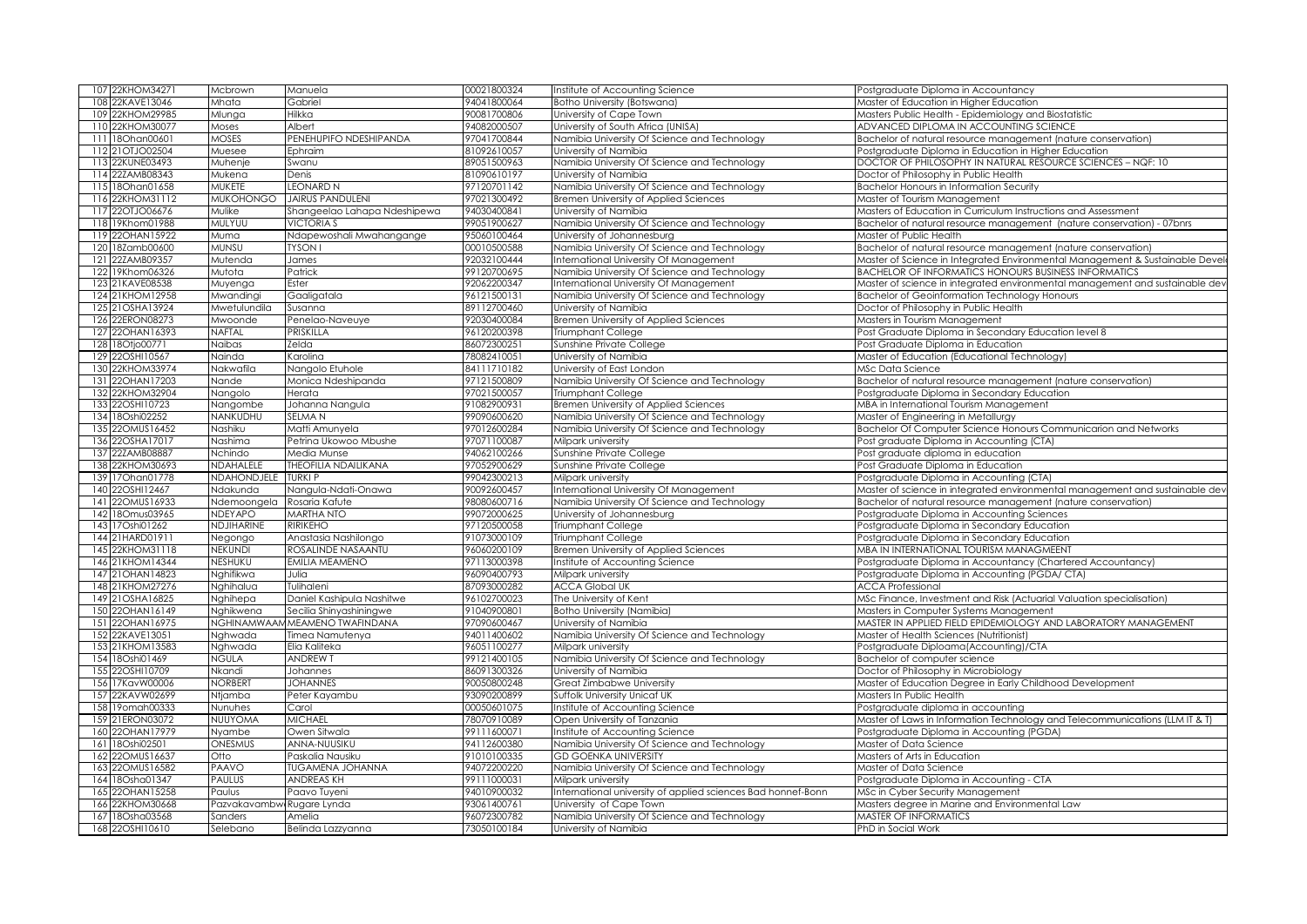| 169 19 osha01416   | Semeon          | Indileni                        | 99120900562 | Institute of Accounting Science              | Postgraduate diploma in Accounting                                           |
|--------------------|-----------------|---------------------------------|-------------|----------------------------------------------|------------------------------------------------------------------------------|
| 170 19 oshi02759   | Shaanika        | Aina Namutenya Vulikeni         | 00011400862 | nstitute of Accounting Science               | Postgraduate Diploma in Accounting Science                                   |
| 171 220 MUS18079   | SHAANIKA        | <b>REHABEAM</b>                 | 85041610266 | Namibia University Of Science and Technology | Post Graduate Certificate in Higher Education                                |
| 172 18Khom07485    | SHAANIKA        | <b>MARTHAT</b>                  | 97012200472 | Namibia University Of Science and Technology | Honors Degree in Business Informatics                                        |
| 173 22OHAN18091    | Shafombabi      | Victoria                        | 85031410868 | Namibia University Of Science and Technology | Master of Computer Science: Software Development                             |
| 174 22ZAMB08434    | Shamapande      | Wendy Mpambo                    | 83112610083 | International University Of Management       | Masters in Tourism Hospitality management                                    |
| 175 17Khom07010    | SHANINGWA       | <b>AUGUSTE</b>                  | 95051700020 | Namibia University Of Science and Technology | MSc in Integrated Water Resources Management                                 |
| 176 22OSHI10585    | SHAVUKA         | <b>OLGA</b>                     | 95081800848 | University of Namibia                        | Master of Science in Medical Microbiology                                    |
| 177 17Khom04126    | <b>SHEA</b>     | IMMANUEL MAYDAY KAULUMA         | 98050100073 | University of Namibia                        | Masters in agriculture (by thesis)                                           |
| 178 220MUS17004    |                 |                                 | 84122310277 |                                              | Master of Science in Applied Field Epidemiology/Laboratory Management        |
|                    | Sheetekela      | Ndahambelela Komawe             |             | University of Namibia                        |                                                                              |
| 179 21KHOM11740    | Shigwedha       | Thomas                          | 96010500850 | Namibia University Of Science and Technology | <b>Bachelor of Computer Science Hons</b>                                     |
| 180 22OSHA19426    | shikale         | paulina                         | 80071810099 | University of Namibia                        | Master in Public Health                                                      |
| 17Khom01672<br>181 | <b>SHIKOMBA</b> | <b>MALAKIA</b>                  | 91080900152 | University of Namibia                        | Postgraduate Diploma: NURSING SCIENCE (NURSING EDUCATION)                    |
| 182 21 OHAN 08292  | Shikongo        | Silas Muhongo Elifas            | 91030800577 | nternational University Of Management        | MSC. IN INFORMATION TECHNOLOGY                                               |
| 183 22OSHI12528    | <b>SHIKONGO</b> | <b>JOSEPH</b>                   | 99032300431 | nstitute of Accounting Science               | Postgraduate Diploma in Accountancy (PGDA (CTA))                             |
| 184 22KHOM32077    | Shikongo        | Kleria Tangi                    | 95042900128 | University of South Africa (UNISA)           | Postgraduate Diploma in Applied Accounting Sciences                          |
| 185 22OHAN16376    | Shikongo        | Paulus Shikongo Ndanenendilife  | 91061000265 | University of Houston                        | MCA (Cyber Security & Forensics)                                             |
| 186 21KHOM19465    | Shikongo        | Simon                           | 90030800218 | Namibia University Of Science and Technology | Master of Informatics                                                        |
| 187 22OMUS17496    | Shikongo        | Sevelinus David                 | 87110400182 | Great Zimbabwe University                    | Masters of Education in Early Childhood Development                          |
| 188 22OMUS16488    | Shikongo        | Tilomalenga Nelago              | 95032400017 | Namibia University Of Science and Technology | Master Of Data Science                                                       |
| 189 21ZAMB02886    | SHILOMBOLENI    | <b>ROOSA</b>                    | 95092600888 | Namibia University Of Science and Technology | Bachelor of Informatics Honours (Business Informatics)                       |
| 190 22KHOM3120     | Shilombuelua    | Ngaifiwa Festus                 | 91120600383 | Namibia University Of Science and Technology | Master Of Data Science                                                       |
| 191 22OSHI11973    | Shilongoh       | Ottilie                         | 87102400567 | nternational University Of Management        | Master of Business Administration in Integrated Natural Resources Management |
| 192 18Eron01990    | SHILUMBU        | VILHO K                         | 99042400579 | University of Johannesburg                   | Post Graduate diploma in Accounting Science (PGDS)                           |
| 193 18Otjo00645    | SHIMBASHIKE     | <b>IMMANUEL IN</b>              | 98011900536 | Namibia University Of Science and Technology | Bachelor of Computer science honors communications networks                  |
| 194 22KHOM32617    | Shimuningeni    | Immanuel                        | 96030800469 | Namibia University Of Science and Technology | <b>Business Informatics</b>                                                  |
| 195 22KARA03714    | Shimwandi       | Toini Panduleni Ngiitokondjo    | 99011900227 | Namibia University Of Science and Technology | Bachelor of Natural Resource Mgt Hons Nature conservation                    |
| 196 21KHOM12744    | Shimwino        | Rachel                          | 94010100893 | Namibia University Of Science and Technology | Bachelor of Computer Science Honors, Digital Forensics                       |
| 197 22HARD02186    | Shingoya        | Patrisia Tuhafeni Mweneni       | 93041700654 | Botho University (Namibia)                   | Masters of education in higher education                                     |
| 198 22ERON09390    | SHIVULA         | <b>MWAKA CHRISTINAH</b>         | 91062300777 | Botho University (Botswana)                  | Master of Education in Curriculum Design and Instruction                     |
| 199 22OHAN18169    |                 | Thomas                          | 94091900704 | Botho University (Botswana)                  | Master of Education in Higher Education                                      |
| 200 22OHAN15319    | Shomwele        | Lamanguluka Seblon              | 90102600651 | University of Namibia                        | Postgraduate Diploma in Nursing Education                                    |
|                    | Shongeleni      |                                 |             |                                              |                                                                              |
| 201 22KAVE12547    | Sikongo         | Petrus Kadubuli                 | 85051910610 | Triumphant College                           | Postgraduate Diploma in Secondary Education                                  |
| 202 22ZAMB08578    | Simbwae         | Cindy Mwaka                     | 92020300389 | nternational University Of Management        | Post Graduate diploma in Education                                           |
| 203 22OMUS18257    | Simeon          | Ndaamakunye                     | 90061600784 | Namibia University Of Science and Technology | Postgraduate Certificate in Informatics (Information Systems Audit)          |
| 204 17Osha02881    | Simon           | Ester Tuutaleni                 | 98033100729 | nternational University Of Management        | Master of science in conservation agricultural management MSCCAM             |
| 205 22ZAMB08364    | Sinvula         | Calvin Alambao                  | 98043000506 | University of Namibia                        | Master of Science in Microbiology                                            |
| 206 21KAVW02392    | Sirume          | Lukas Musenge                   | 96032900614 | University of Namibia                        | Masters in Education in Curriculum and Assessment                            |
| 207 18Omus02122    | SOINI           | SEM IT                          | 99031200743 | Namibia University Of Science and Technology | Computer Science Honors: Information Technology                              |
| 208 17Khom00858    | <b>TEOBARD</b>  | MAGDALENA NAIFETE               | 94062700492 | Botho University (Namibia)                   | Master of Education in Higher Education                                      |
| 209 22KHOM34063    | Theofilus       | Appolonia Nangula               | 91122900155 | International University Of Management       | Master of science in integrated environmental management and sustainable dev |
| 210 21KHOM20353    | Thobias         | Lusia                           | 96091600206 | Namibia University Of Science and Technology | Bachelor of Computer Science Honours Information Security                    |
| 211 22OSHA17697    | Thomas          | Winnie                          | 92012800629 | University of Namibia                        | Master of Science in Veterinary Medicine                                     |
| 212 22KHOM32518    | Tjatuuapo       | Charon Kaitji                   | 92122500967 | nternational University Of Management        | Master of science in integrated environmental management and sustainable dev |
| 213 22KAVE12275    | Tjingi          | Cecilia Ngeve                   | 95110200378 | Milpark university                           | Advance Accounting (Bridging course to CTA)                                  |
| 214 22OTJO07017    | Tjirera         | Ernst                           | 81022410307 | Middlesex University (United Kingdom)        | Msc Cyber crime and digital investigation                                    |
| 215 17Khom02466    | <b>TOBIAS</b>   | AMUSHEOVANGE                    | 92081601192 | Namibia University Of Science and Technology | Bachelor of natural resource management (nature conservation)                |
| 216 21KHOM26691    | Tweufiilwa      | Nyanyukweni Selecky Talaondjona | 96043000091 | University of South Africa (UNISA)           | Postgraduate Diploma Applied in Accounting Science ( Chartered Accountancy   |
| 217 22OSHA16924    | Ushona          | Katrina                         | 89101500497 | University of Namibia                        | Master of Science in Microbiology                                            |
| 218 22OSHA18604    | Uugwanga        | Martha Etuuvu                   | 94102200107 | Botho University (Namibia)                   | Master of Education in Higher Education                                      |
| 219 17Osha03789    | <b>UUTONI</b>   | MARIA NDINELAGO                 | 97091400453 | Namibia University Of Science and Technology | Bachelor of environmental health sciences                                    |
| 220 220 MUS18848   | Uuutapama       | Emma Johanna                    | 90052100057 | nternational University Of Management        | MSC. IN INTEGRATED ENVIRONMENTAL MANAGEMENT & SUSTAINABLE DEVELOPMEI         |
| 221 18Oshi02248    | VALOMBOLA       | ELLEN E                         | 99122600310 | Namibia University Of Science and Technology | Masters of Engineering Metallurgy                                            |
| 222 21KHOM12909    | Victor          | Teresia                         | 94071200200 | Botho University (Namibia)                   | Master of Education in Higher Education                                      |
|                    |                 | MUKUVE TUHAFENI                 | 97021400519 |                                              | MASTER OF EDUCATION (CURR & ASSESS STUD)                                     |
| 223 17KavE00376    | <b>VILHO</b>    |                                 |             | University of Namibia                        |                                                                              |
| 224 200mus05241    | WANDYA          | <b>DANIEL NG</b>                | 97031000947 | Namibia University Of Science and Technology | Master of Engineering in Metallurgy                                          |
| 225 22OHAN15835    | Weyulu          | Ndilinawa Tuhafeni              | 94100500130 | Namibia University Of Science and Technology | POSTGRADUATE CERTIFICATE IN INFORMATICS (INFORMATION SYSTEMS AUDIT)          |
| 226 17Khom03291    | WILHELM         | PETRUS NDAKOLA                  | 98041400329 | Namibia University Of Science and Technology | Bachelor of Computer Science Honours : Communication Network                 |
| 227 22khom29772    | Witbooi         | Allistair Christiaan            | 92051800014 | Edith Cowen University                       | Master of Bioinformatics                                                     |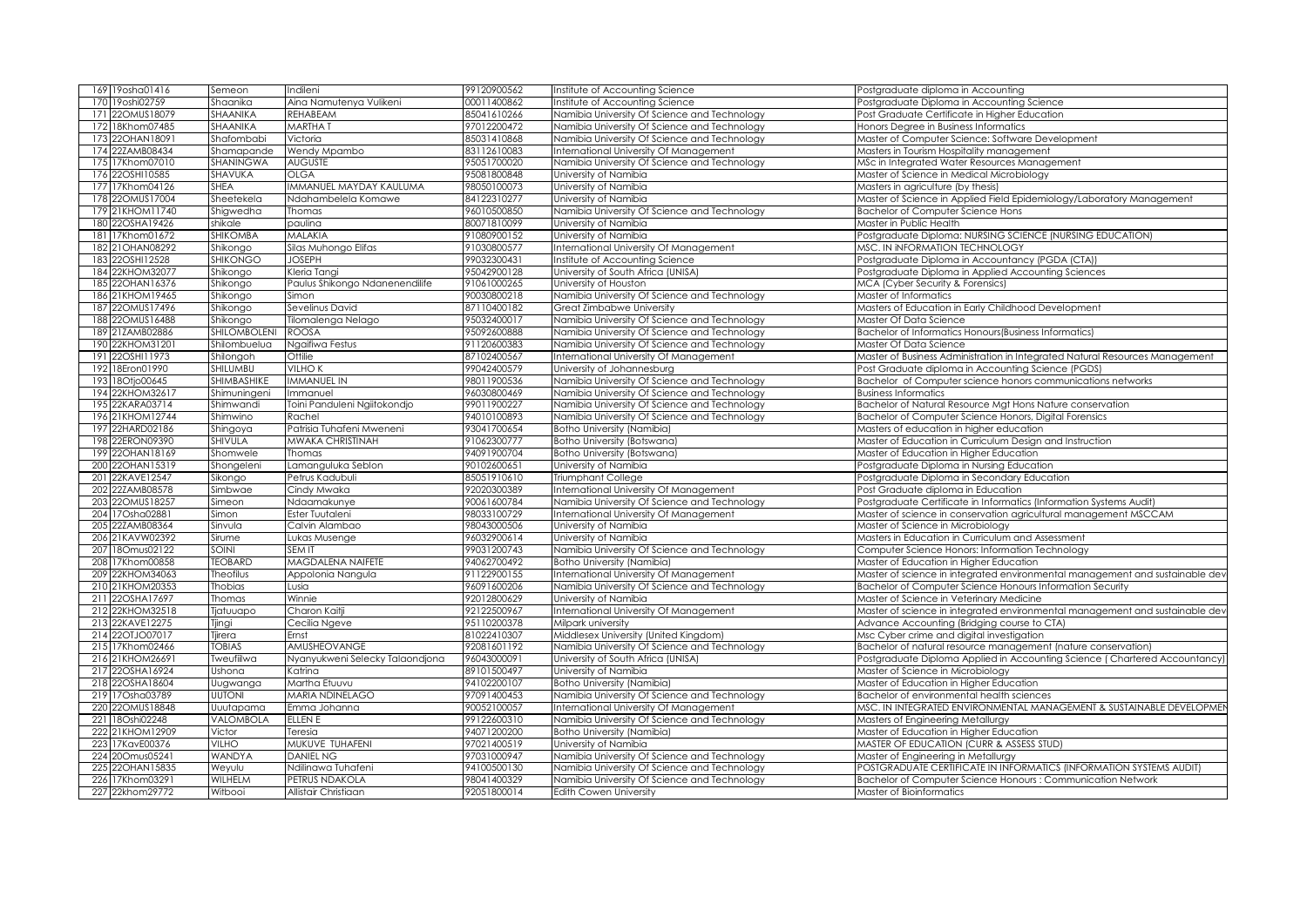ho have made false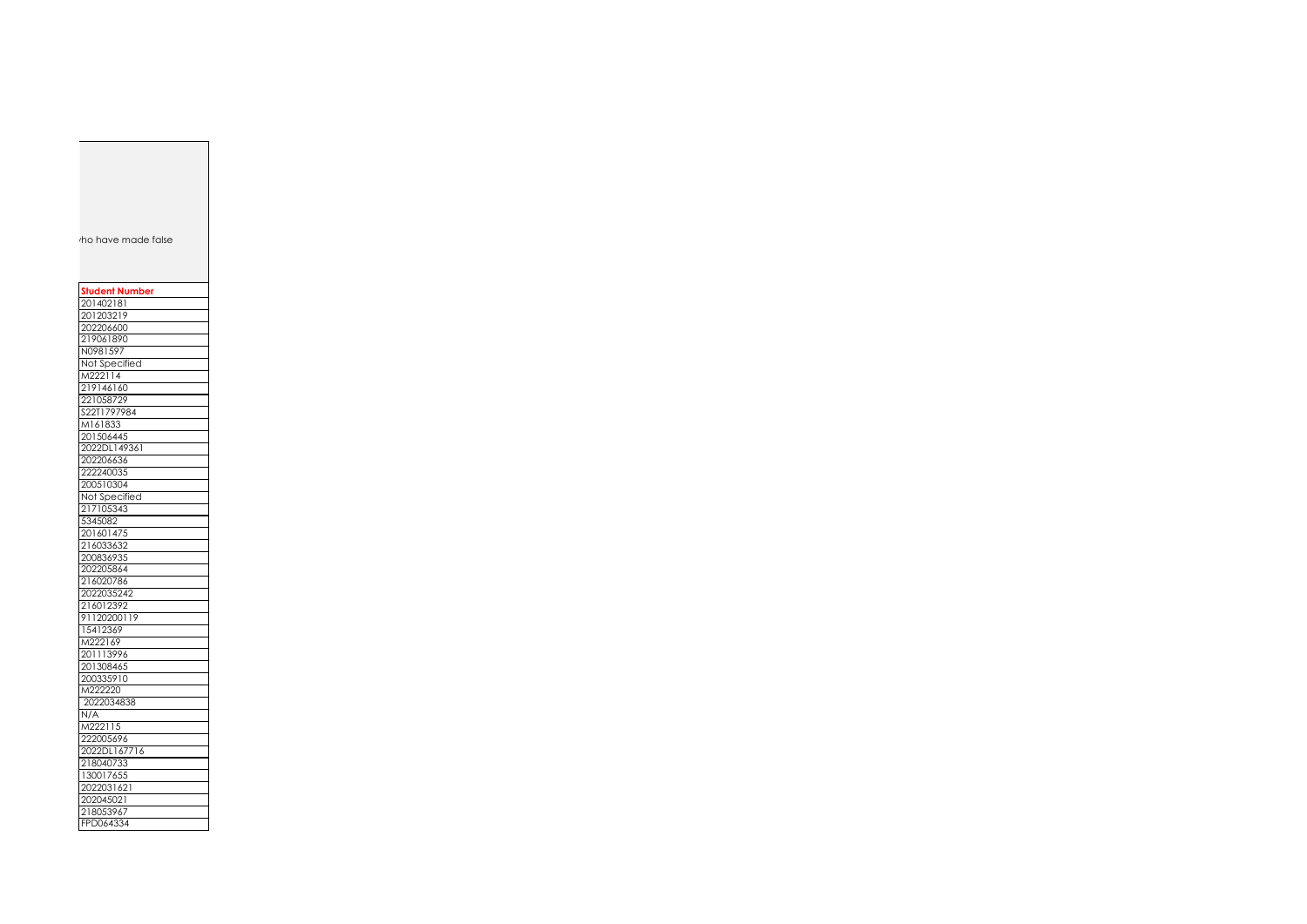| 2181083<br>38              |
|----------------------------|
| 219084335                  |
| 216056314<br>202217612     |
|                            |
| 202217063                  |
| I<br>218124392             |
| 200720333                  |
| 222009497                  |
| 202128148                  |
| 219050945                  |
| 218070659                  |
| 217151744                  |
| 219151970                  |
| MI0316957                  |
| 217050824                  |
| 218049285                  |
| Not Specified              |
| 219062579                  |
| 2022DL155460               |
|                            |
| 218090293                  |
| Not Specified              |
| Not Sp<br>œ<br>:ified<br>J |
| $rac{1}{3550}$<br>20217    |
| 2022030955                 |
| 202206815                  |
| 222021659                  |
| 202115526                  |
| 2022030970                 |
| 201600954                  |
| 222064315                  |
| 219155143                  |
| 216070708                  |
| 21809352                   |
| 2019020599                 |
| 201600667                  |
| 200530577                  |
| 201706378                  |
| 201086425                  |
| 130029572                  |
| 201143984                  |
| 214104257                  |
| 2022034539                 |
| 201212299                  |
| 2022DL158157               |
| Not Specified              |
| S22T1797965                |
|                            |
|                            |
| 222229642                  |
| Not Specified              |
| 214008320                  |
| 201508300                  |
| 20834438                   |
| 202173372                  |
| 2043184                    |
| 219064369                  |
| 001-593                    |
| 201505028                  |
| 201101<br>190              |
| 2022034376                 |
| S22T1797969                |
| MTHDOR006                  |
| 2022032679<br>202229068    |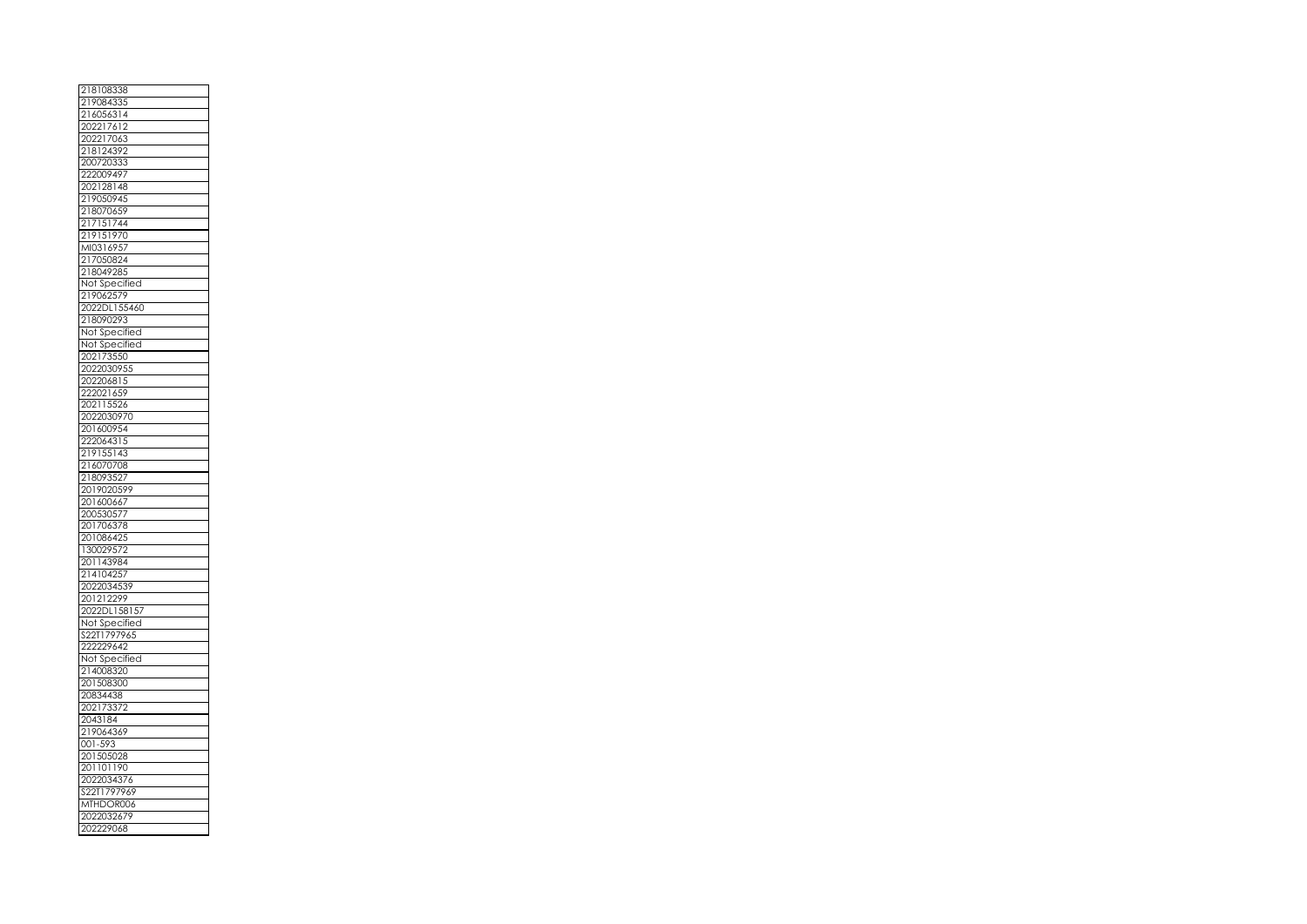| 2126489                  |
|--------------------------|
|                          |
| MLNHIL<br>002            |
| 16627881                 |
| 217128386                |
| 202041980                |
| 229837                   |
| 200602721                |
| 218086369                |
|                          |
| Not Specified            |
| 201303689                |
| Not Specified            |
| 222116991                |
| 218065426                |
| 202228541                |
| 219043345                |
| 202111040                |
| 96121500131              |
| 200968742                |
| Not Specified            |
| 2022033009               |
| S22T1797968              |
| 200101358                |
| Not Specified            |
| 218087772                |
|                          |
| 2022032921               |
| Not Specified            |
| 218093047                |
| 216098173                |
| 302351                   |
| S22T1797976              |
| S<br>22T1797981          |
| 299720                   |
| 202161803                |
| 218118821                |
| 222222020                |
| 2022032200               |
|                          |
|                          |
| 2022031187               |
| 134<br>06<br>$20 -$      |
| 2022072<br>$^{244}$      |
| MIO302448                |
| 3722319                  |
| 21036724                 |
| 2022DL157533             |
| 201607501                |
| 218114869                |
| MI0303080                |
| 218006225                |
| ľ                        |
| 221343059<br>M222167     |
| 236730<br>í              |
|                          |
| 202217644<br>PG201986508 |
|                          |
| Not Specified            |
| 213025604                |
| 21221657                 |
| 213054248                |
| MI0331488                |
| <b>IU055880</b>          |
| PZVRUG001                |
| 21507062                 |
| 201000024                |